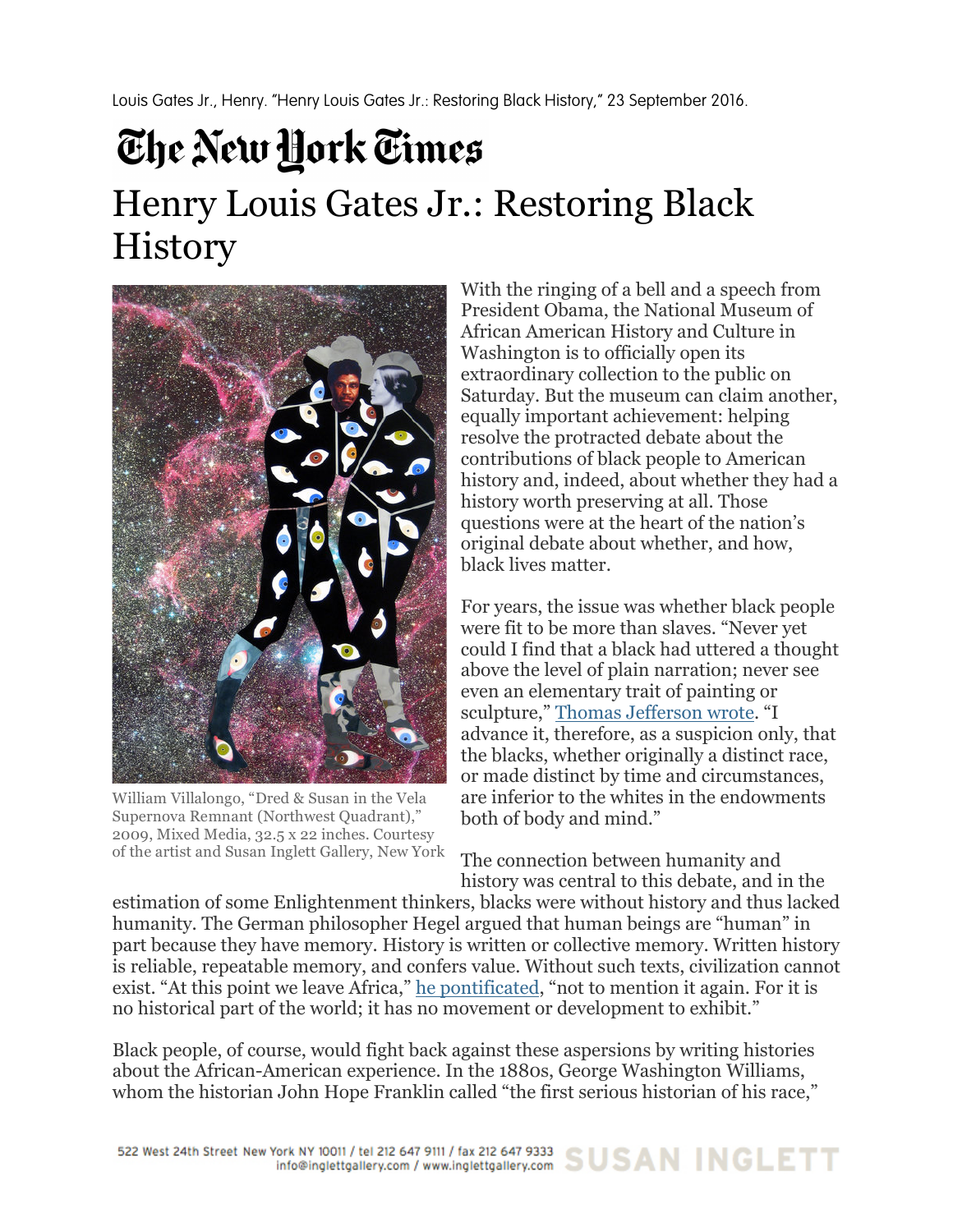published the "History of the Negro Race in America from 1619 to 1880"; he confessed that part of his motivation was "to call the attention to the absurd charge that the Negro does not belong to the human family."

About a decade later, W.E.B. Du Bois became the first black person to earn a Ph.D. (in history) at Harvard, followed by Carter G. Woodson, a founder of Negro History Week, who wanted to make history by writing it. "If a race has no history," he wrote, "it stands in danger of being exterminated." Arthur A. Schomburg, the famous bibliophile, posited a solution: "The American Negro must remake his past in order to make his future." History "must restore what slavery took away."

This mandate to rewrite the status of the race by writing the history of its achievements was too broad to be contained only in books. Public history mattered, too. In 1915, Woodson and several of his friends established the Association for the Study of Negro Life and History, in part to popularize the study of black history. That same year, black leaders called for a memorial to honor black veterans. And a year later — exactly a century ago — Representative Leonidas C. Dyer, a Missouri Republican, introduced legislation to create a monument in their honor. After decades of resistance, that effort took a giant leap forward in 2003, when Congress passed bipartisan legislation to build the museum that was signed by President George W. Bush.

Some \$540 million later, the first black president will open the museum's doors, admirably directed by another historian, Lonnie G. Bunch III. When he does, the long battle to prove Jefferson, Hegel and so many others wrong will have been won. We can only imagine the triumph that the pioneers of black history would feel had they lived to see this occasion.

More than a museum, the building on the National Mall is a refutation of two and a half centuries of the misuse of history to reinforce a social order in which black people were enslaved, then systematically repressed and denied their rights when freed. It also repudiates the long and dismal tradition of objectifying black people in museums. We cannot forget the parading of Saartjie Baartman, the so-called Hottentot Venus, at European freak shows in the 19th century, or the stuffed remains of an African man known only as the "Negro of Banyoles," on display for almost for a century in the Darder Museum of Natural History in Spain.

Other ironies, more present to us, abound: Remember the misguided rush eight years ago to declare the birth of a "post-racial" America in the aftermath of President Obama's first election? Now, at the end of his second term, that seems ages ago, given a recent poll showing that six out of 10 Americans think that race relations are worsening.

In contrast to the "post-racial" notion that history can or even should be waved away, the opening of the museum does something more vital. It reinscribes race at a symbolically central place in American culture, on the National Mall, where we celebrate our collective public histories, ensuring that a mountain of evidence about black contributions to America will be on permanent display. It does this on the same mall shared by those symbols of the founding fathers' hypocritical slaveholding past, the